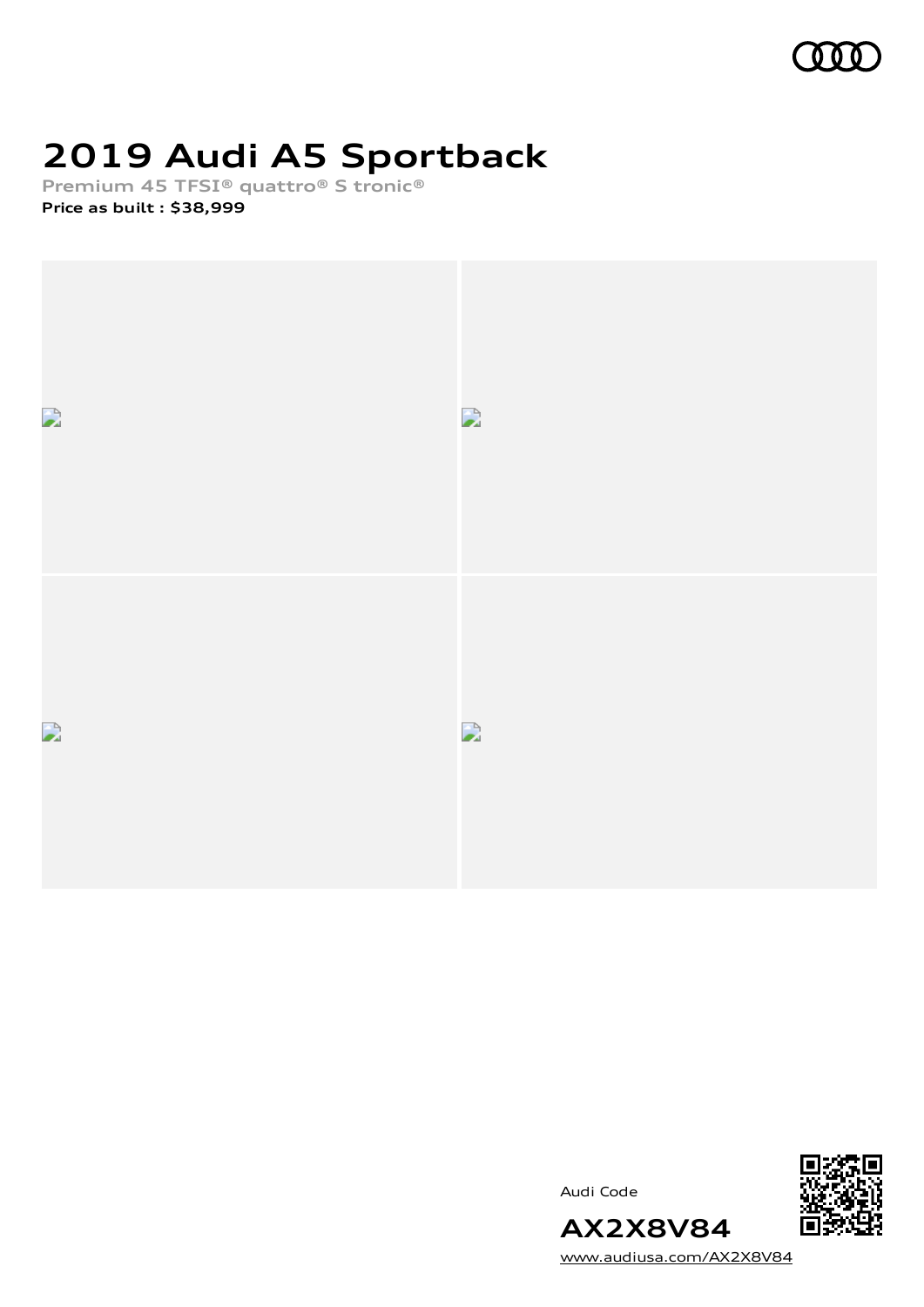### **Summary**

#### **Audi 2019 Audi A5 Sportback** Premium 45 TFSI® quattro® S tronic®

**Price as buil[t](#page-10-0)** \$38,999

#### **Exterior colour**

Navarra Blue metallic

### $\overline{\phantom{a}}$

#### **Further Information**

|                 | N٥           |
|-----------------|--------------|
| Mileage         | 28,587 miles |
| Type of vehicle | Used car     |

**Warranty**

#### **Interior colour**

| Seats     | Black |
|-----------|-------|
| Dashboard | Black |
| Carpet    | Black |
| Headliner | Black |

#### **Audi Code** AX2X8V84

**Your configuration on www.audiusa.com** [www.audiusa.com/AX2X8V84](https://www.audiusa.com/AX2X8V84)

**Commission number** b30f77af0a0e09a92577

#### **Technical Specifications**

| Engine type                  | 2.0-liter four-cylinder                       |
|------------------------------|-----------------------------------------------|
| stroke                       | Displacement/Bore and 1,984/82.5 x 92.8 cc/mm |
| Torque                       | 273 lb-ft@rpm                                 |
| Top track speed              | 130 mph mph $1$                               |
| Acceleration (0 - 60<br>mph) | 5.7 seconds seconds                           |
| Recommended fuel             | Premium                                       |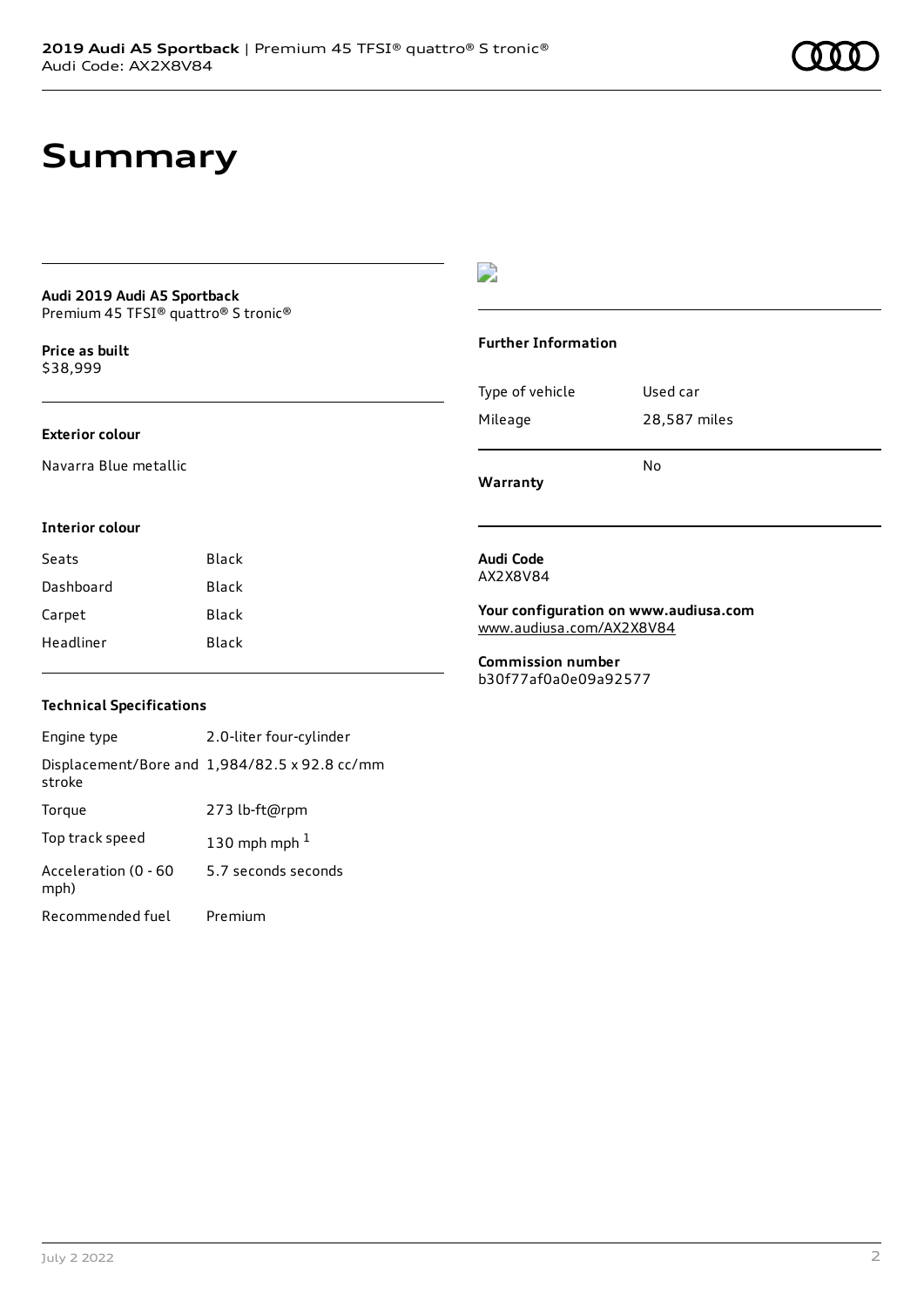## **Equipment**

Navarra Blue metallic

Audi advanced key

Power-adjustable, heated exterior side mirrors with memory

Convenience package

Audi pre sense® rear

Audi side assist

SiriusXM® Satellite Radio



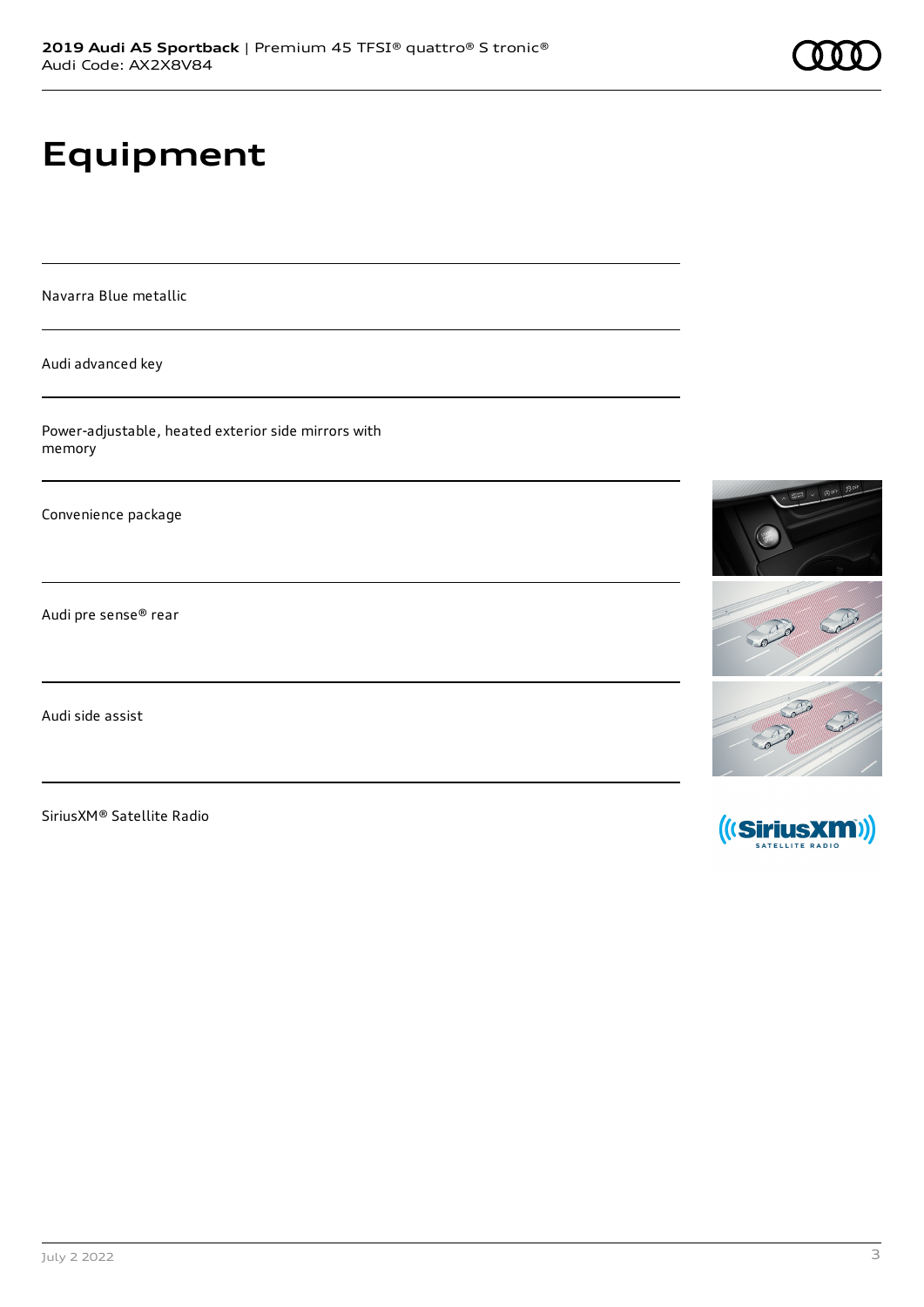### **Standard features**

### **Safety and Security**

| 4UH             | Driver and front-passenger advanced airbags<br>and knee airbags                   |
|-----------------|-----------------------------------------------------------------------------------|
| UH1             | Electromechanical parking brake                                                   |
| 8T2             | Cruise control with coast, resume and<br>accelerate features                      |
| VC <sub>2</sub> | Garage door opener (Homelink®)                                                    |
| 6Y2             | Top speed electronically limited to 130 mph                                       |
| 4H3             | Manual child safety locks                                                         |
| QZ7             | Electromechanical power steering                                                  |
| 7K6             | Tire-pressure monitoring system                                                   |
| 4X3             | Front thorax side airbags and Sideguard®<br>head curtain airbags                  |
| 3B7             | ISOFIX child seat mounting and Top Tether<br>anchorage point for outer rear seats |

### **Exterior**

| 0P <sub>0</sub> | Dual exhaust outlets with chrome tips    |
|-----------------|------------------------------------------|
| 1S1             | Car jack                                 |
| 1 B A           | Dynamic suspension                       |
| 8IT             | Full LED headlights                      |
| 8Q3             | Automatic headlights                     |
| HU <sub>9</sub> | 18" 245/40 all-season tires              |
| 8SP             | LED taillights with dynamic turn signals |
| 4KC             | Heat-insulating glass                    |
| 47 <sub>B</sub> | Aluminum trim around exterior windows    |
| CV <sub>8</sub> | 18" 5-arm-dynamic design wheels          |

### **Interior**

| QE1  | Storage package                                                                     |
|------|-------------------------------------------------------------------------------------|
| 3FB  | Panoramic sunroof                                                                   |
| 7M1  | Aluminum door sill inlays                                                           |
| 6NO  | Black cloth headliner                                                               |
| 9AQ  | Three-zone automatic climate control                                                |
| 417  | Auto-dimming interior rear view mirror with<br>digital compass                      |
| QQ1  | LED interior lighting package                                                       |
| 1 XW | Three-spoke multifunction steering wheel                                            |
| 6E3  | Front center armrest                                                                |
| 4F7  | Power tailgate                                                                      |
| 5XF  | Driver and front-passenger extendable sun<br>visors with illuminated vanity mirrors |
| 3NT  | Split folding 40:20:40 rear seatbacks                                               |
| N1F  | Leather seating surfaces                                                            |
| 4A3  | <b>Heated front seats</b>                                                           |
| 5MG  | Dark Brown Walnut Wood inlays                                                       |

### **Infotainment and Driver Assistance**

| 6K8             | Audi pre sense® basic and Audi pre sense®<br>city                                                         |
|-----------------|-----------------------------------------------------------------------------------------------------------|
| 2H1             | Audi drive select                                                                                         |
| IW <sub>3</sub> | Audi connect CARE assistance and security<br>services                                                     |
| UI <sub>2</sub> | Audi smartphone interface including Apple<br>CarPlay® and Google™ Android Auto™ for<br>compatible devices |
| KA <sub>2</sub> | Rear view camera                                                                                          |
| 9VD             | Audi sound system                                                                                         |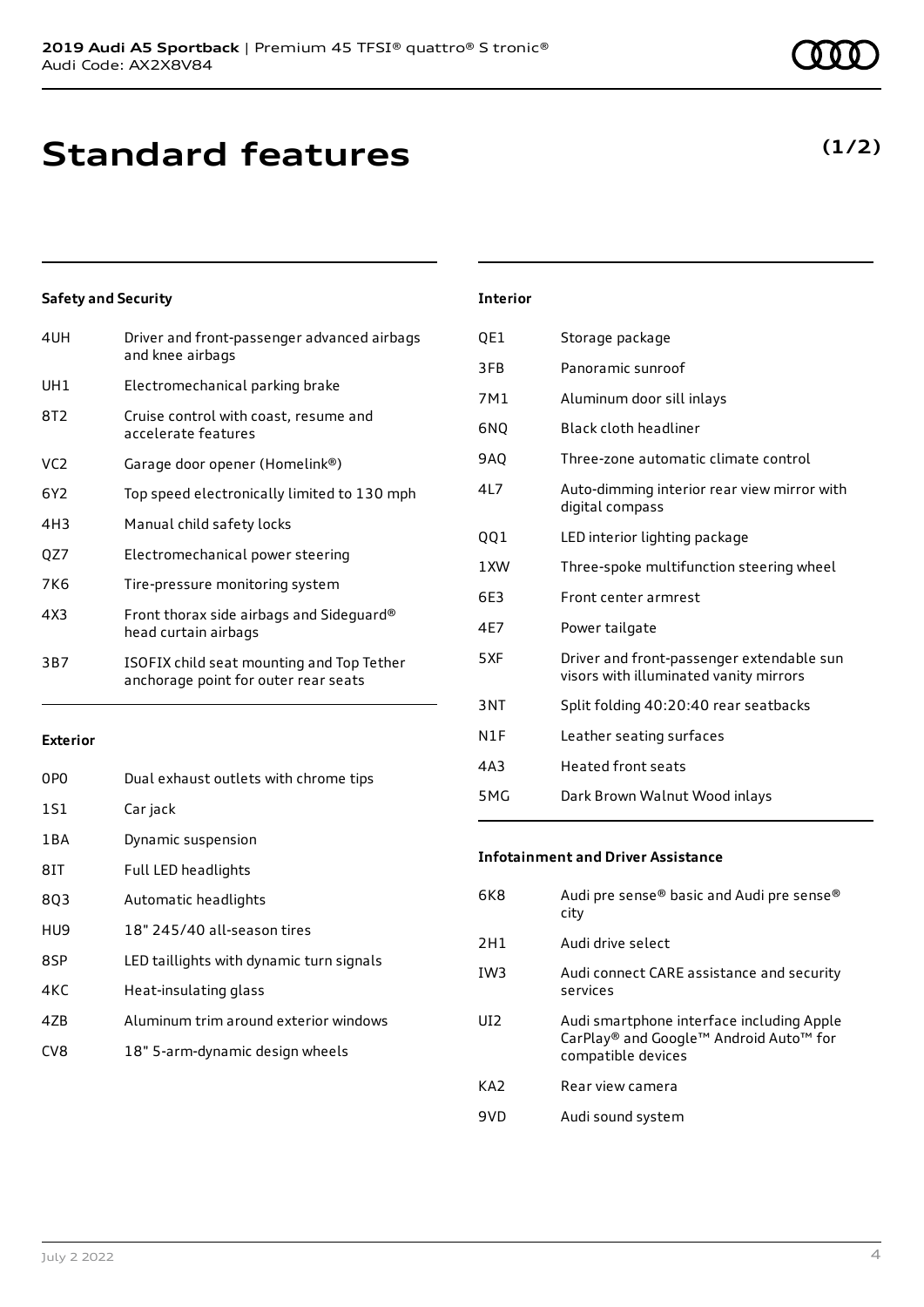**(2/2)**

# **Standard features**

### **Infotainment and Driver Assistance**

- 9S7 Color driver information system
- 7UH Connectivity package
- I8S MMI® radio
- 9ZX BLUETOOTH® wireless technology preparation for compatible devices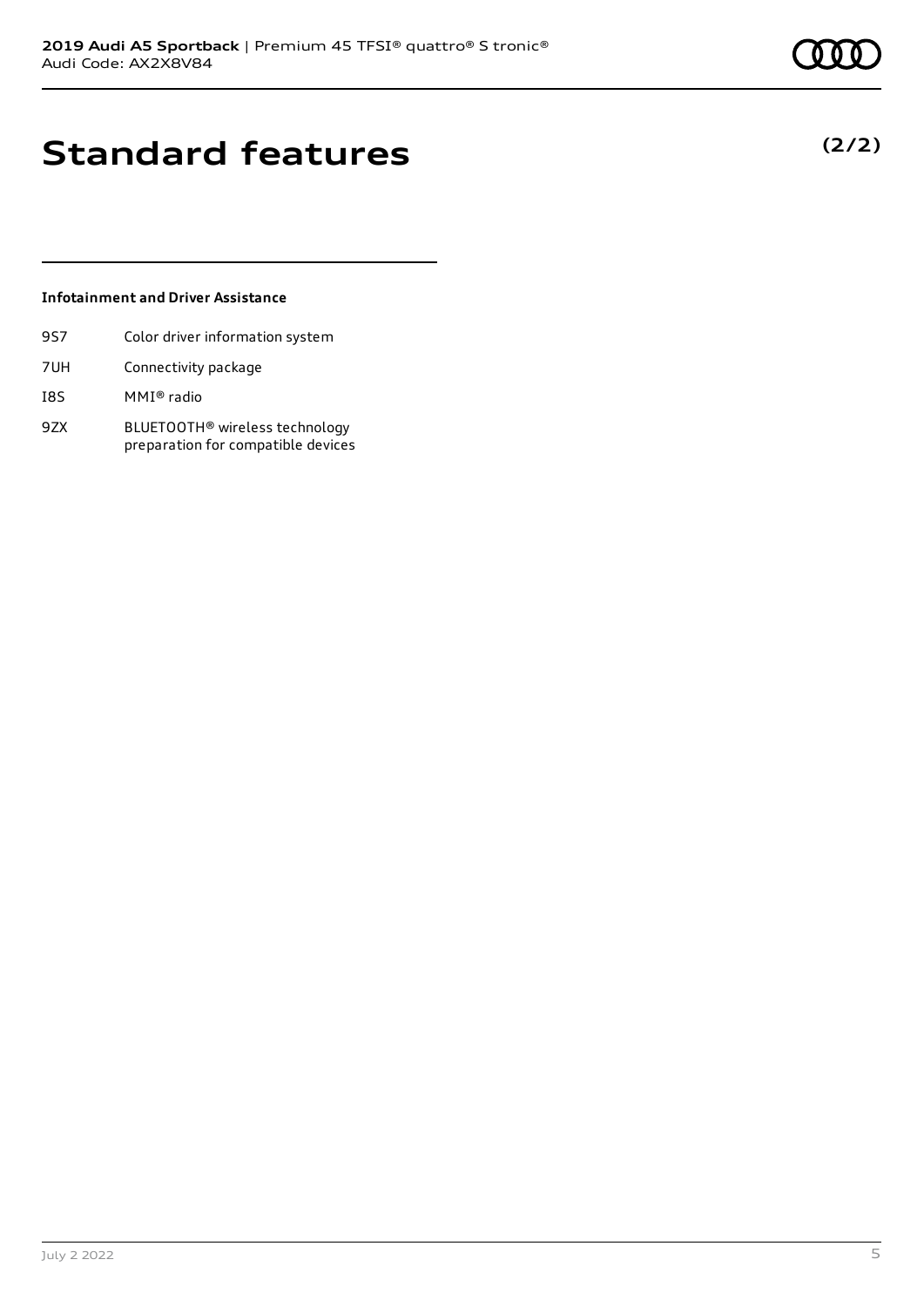### **Dealer remarks**

Audi Bridgewater & Audi Mendham are offering this 2019 Audi A5 in Navarra Blue Metallic. This fully reconditioned A5 comes with the following features;

Navarra Blue metallic \$595.00 Black interior Included Convenience package \$1500.00 Memory for driver's seat Auto-dimming exterior mirrors with memory Alarm system with interior motion sensor SiriusXM® All Access service w/3-month trial subscription Audi advanced key Audi side assist with pre sense rear

At Audi Bridgewater & Audi Mendham we want to make it as easy as possible to get your next vehicle. AudiBridgewater.com 908-800-9000 AudiMendham.com 973-543-6000.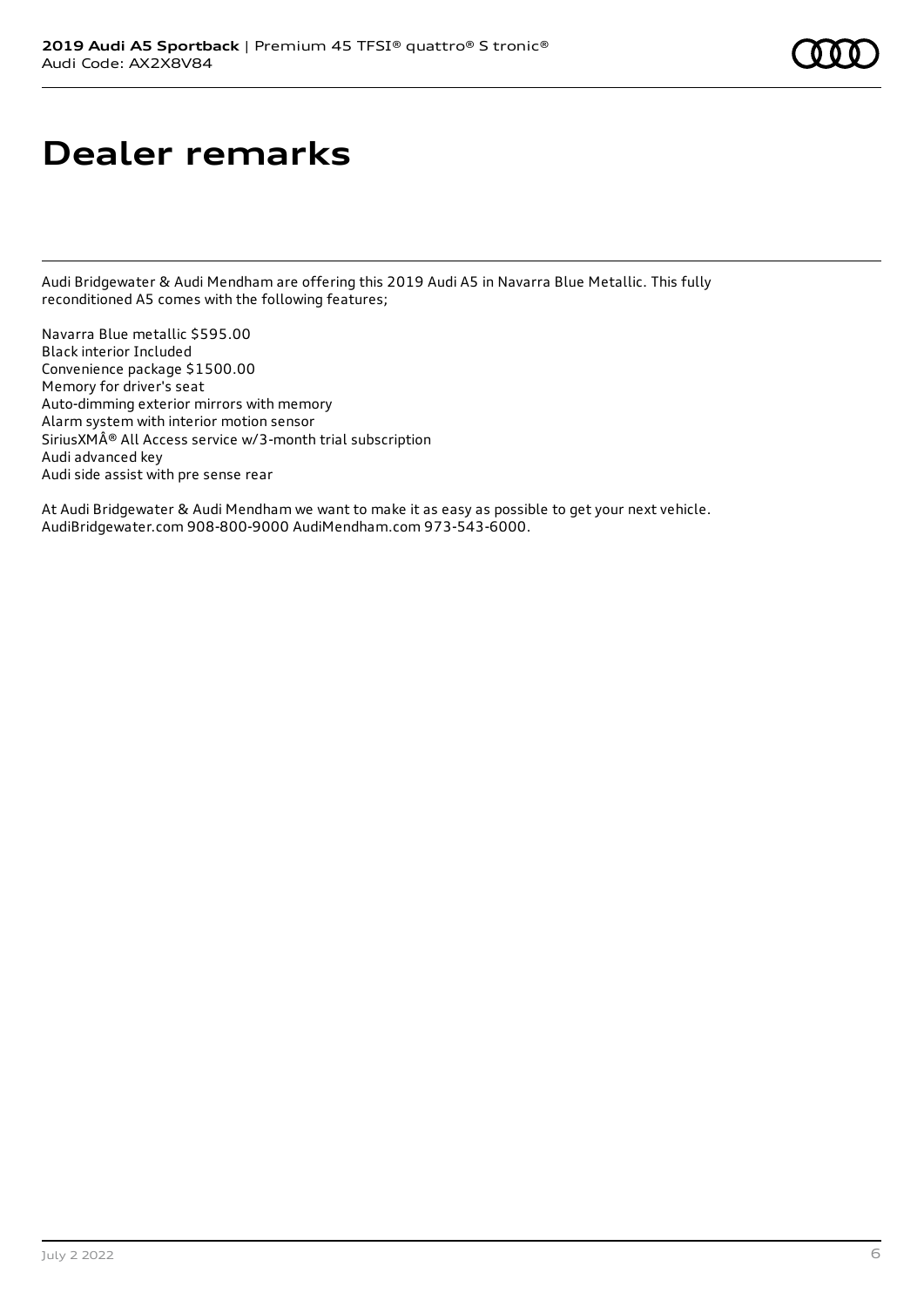## **Technical Specifications**

#### July 2 2022 7

**Engineering | Performance**

| Engine type                                | 2.0-liter four-cylinder                       |
|--------------------------------------------|-----------------------------------------------|
| Acceleration (0 - 60<br>mph)               | 5.7 seconds seconds                           |
| Power Level                                | 45                                            |
| Engine block                               | Cast-iron                                     |
| Induction/fuel injection Turbocharged/FSI® |                                               |
| Cylinder head                              | Aluminum-alloy                                |
| Max. output ps/hp                          | 248 @ rpm                                     |
| stroke                                     | Displacement/Bore and 1,984/82.5 x 92.8 cc/mm |
| Top track speed <sup>1</sup>               | 130 mph mph                                   |
| Torque                                     | 273 lb-ft@rpm                                 |
| Valvetrain                                 | 16-valve DOHC with Audi valvelift<br>system   |

#### **Transmission | Drivetrain**

| Gear ratios: 6th         | 0.508:1                                                                                                             |
|--------------------------|---------------------------------------------------------------------------------------------------------------------|
| Gear ratios: 7th         | 0.386:1                                                                                                             |
| Gear ratios: Reverse     | 2.750:1                                                                                                             |
| Drivetrain type          | S tronic® dual-clutch                                                                                               |
| Gear ratios: Final Drive | 4.270:1                                                                                                             |
| Gear ratios: 4th         | 1.057:1                                                                                                             |
|                          |                                                                                                                     |
| Transmission             | Seven-speed S tronic <sup>®</sup> dual-clutch<br>automatic transmission and<br>quattro <sup>®</sup> all-wheel drive |
| Gear ratios: 5th         | 0.738:1                                                                                                             |
| Gear ratios: 2nd         | 2.190:1                                                                                                             |
| Gear ratios: 3rd         | 1.517:1                                                                                                             |
| Gear ratios: 1st         | 3.188:1                                                                                                             |

#### **Electrical system**

| Alternator | 14 Volts - 110-150A  |
|------------|----------------------|
| Battery    | 12 Volts - 420A/75Ah |

# **Steering**

| Steering type                              | Electromechanical power steering<br>system |
|--------------------------------------------|--------------------------------------------|
| Turning diameter, curb- 36.1 ft<br>to-curb |                                            |
| Steering ratio                             | 15.3:1                                     |

#### **Suspension**

| Front axle | Five-link front suspension |
|------------|----------------------------|
| Rear axle  | Five-link rear suspension  |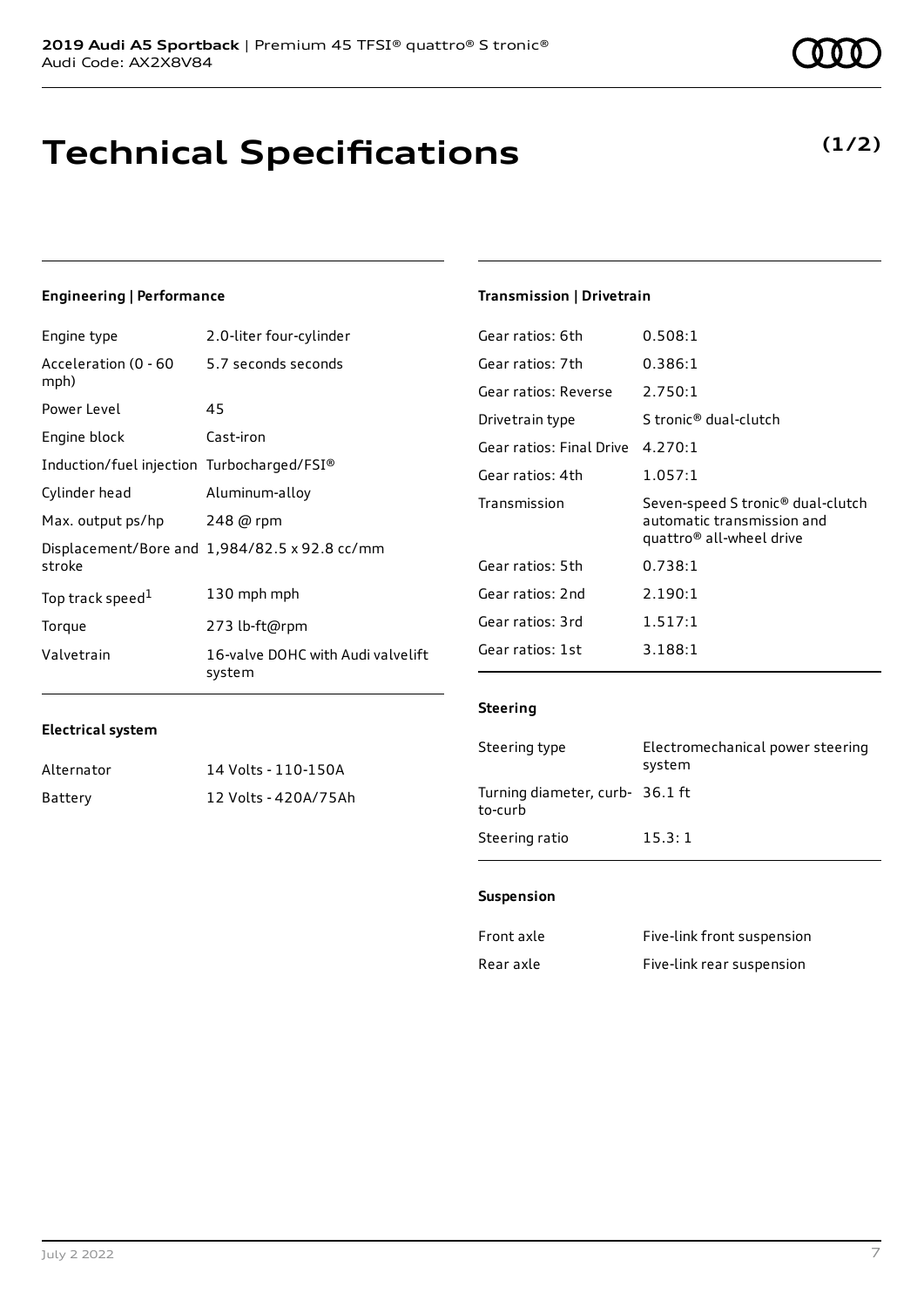## **Technical Specifications**

### **Brakes**

| <b>Front brakes</b>  | 13.3 (ventilated disc) in                                            |  |
|----------------------|----------------------------------------------------------------------|--|
| Rear brakes          | 13.0 (ventilated disc) in                                            |  |
| Parking brake        | Electromechanical                                                    |  |
|                      |                                                                      |  |
| <b>Body</b>          |                                                                      |  |
| Material             | Multi-material body construction<br>(steel and aluminum composition) |  |
| Corrosion protection | Multistep anti-corrosion protection                                  |  |

### **Warranty | Maintenance**

| Warranty    | 4-year/50,000-mile Audi New<br>Vehicle Limited Warranty                                   |
|-------------|-------------------------------------------------------------------------------------------|
| Maintenance | 12-month/10,000-mile (whichever<br>occurs first) NO CHARGE first<br>scheduled maintenance |

### **Exterior Measurements**

| Height                        | 54.6 in   |
|-------------------------------|-----------|
| Length                        | 186.3 in  |
| Wheelbase                     | 111.2 in  |
| Drag coefficient              | $0.29$ Cw |
| Overall width with<br>mirrors | 79.9 in   |
| Track rear                    | 61.7 in   |
| Track front                   | 62.5 in   |
| Curb weight                   | 3,726 lb  |

### **Interior measurements**

| Seating capacity                          | 5                      |
|-------------------------------------------|------------------------|
| Shoulder room, rear                       | 54.5 in                |
| Leg room, rear                            | 35.1 in                |
| Shoulder room, front                      | 55.7 in                |
| Head room, rear                           | 37 in                  |
| Leg room, front                           | $41.3$ in              |
| Head room, front                          | 39.4 in                |
| Cargo volume, rear<br>seatbacks up/folded | 21.8/35.0 cu ft, cu ft |

**(2/2)**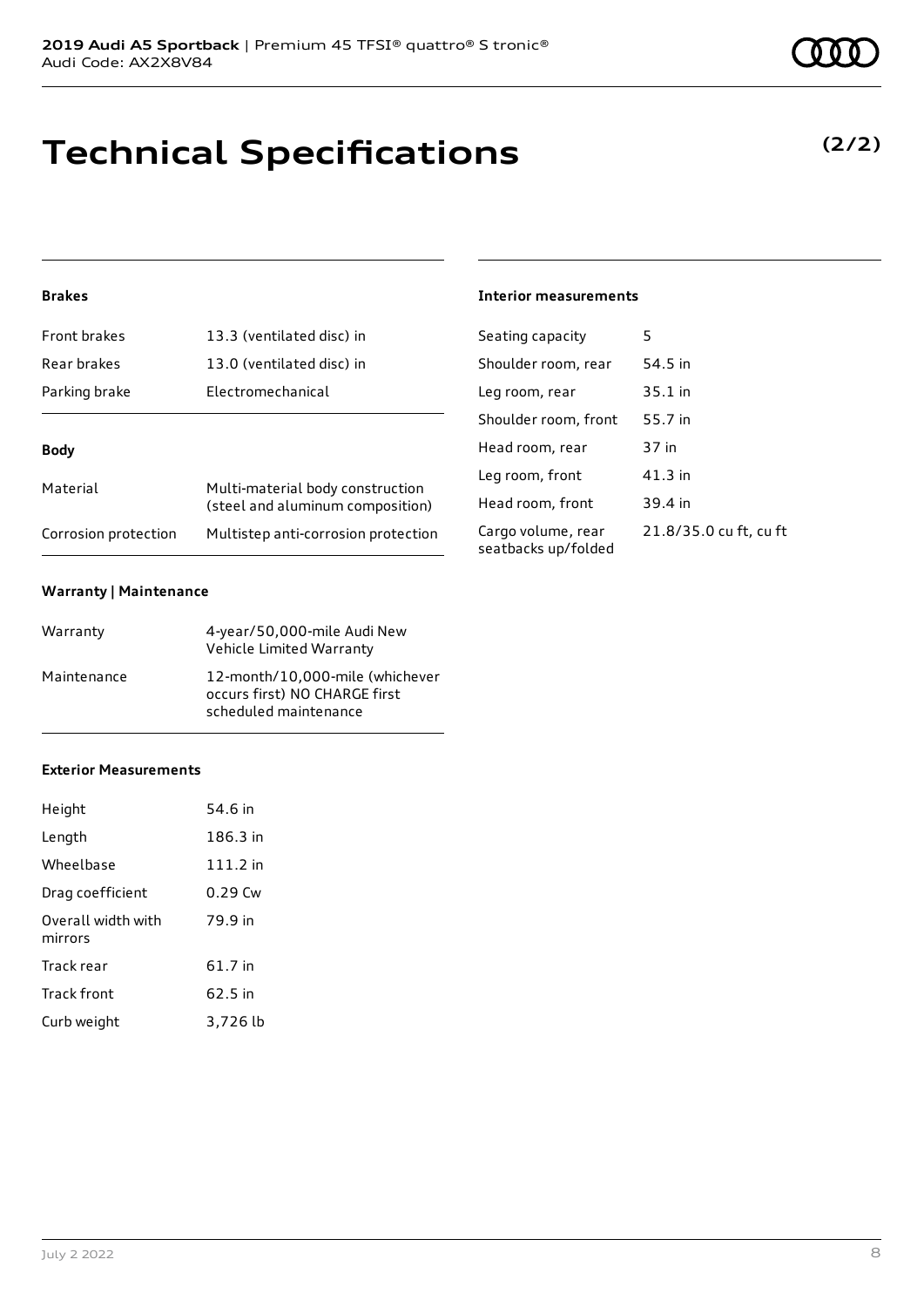### **Consumption- and emission**

**Consumption by NEDC**

combined 27 mpg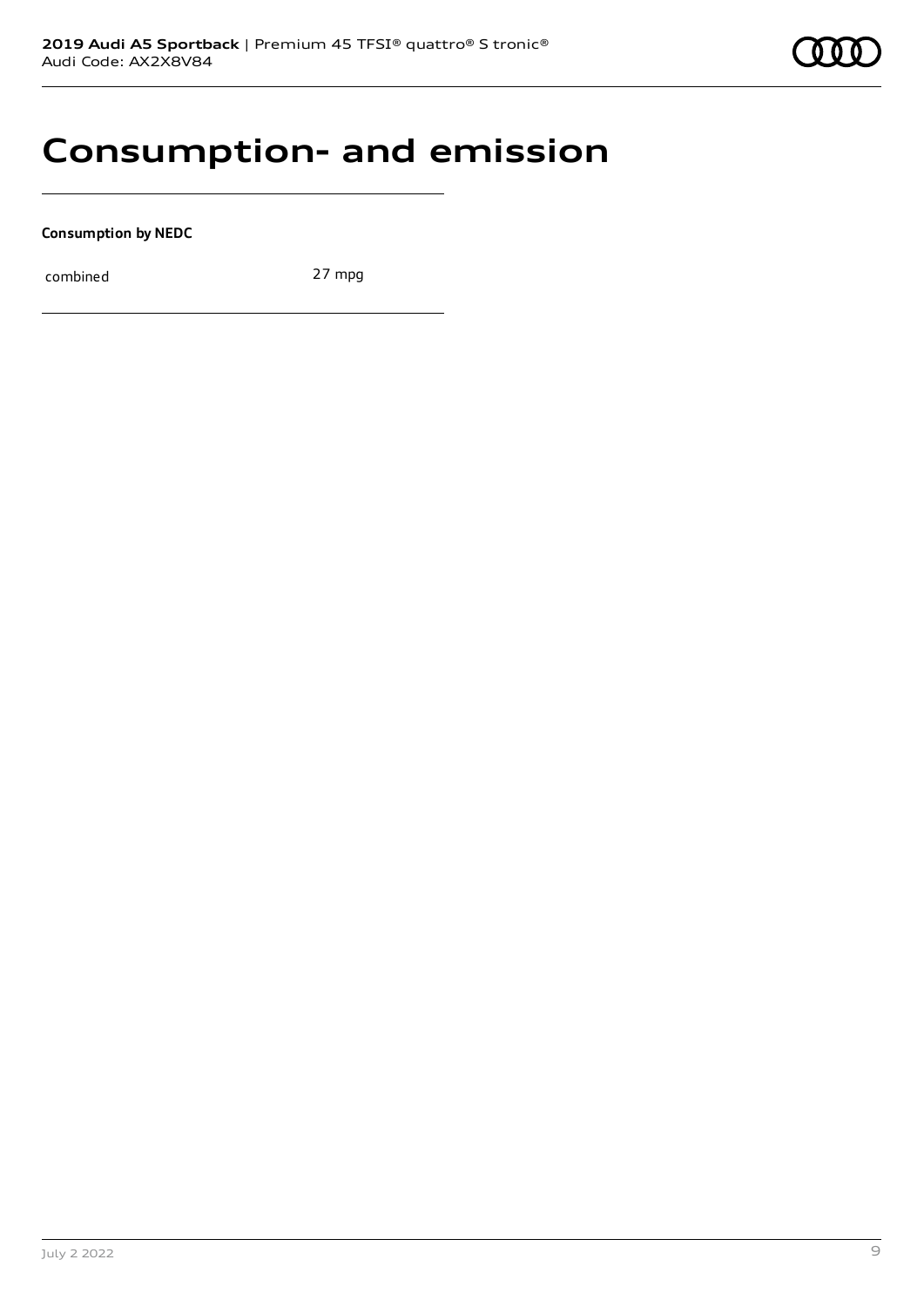

### **Contact**

Dealer **Audi Bridgewater**

701 Route 202-206 North 08807 Bridgewater NJ

Phone: +19088009000 FAX: 9087662346

www: [https://www.audibridgewater.com](https://www.audibridgewater.com/)